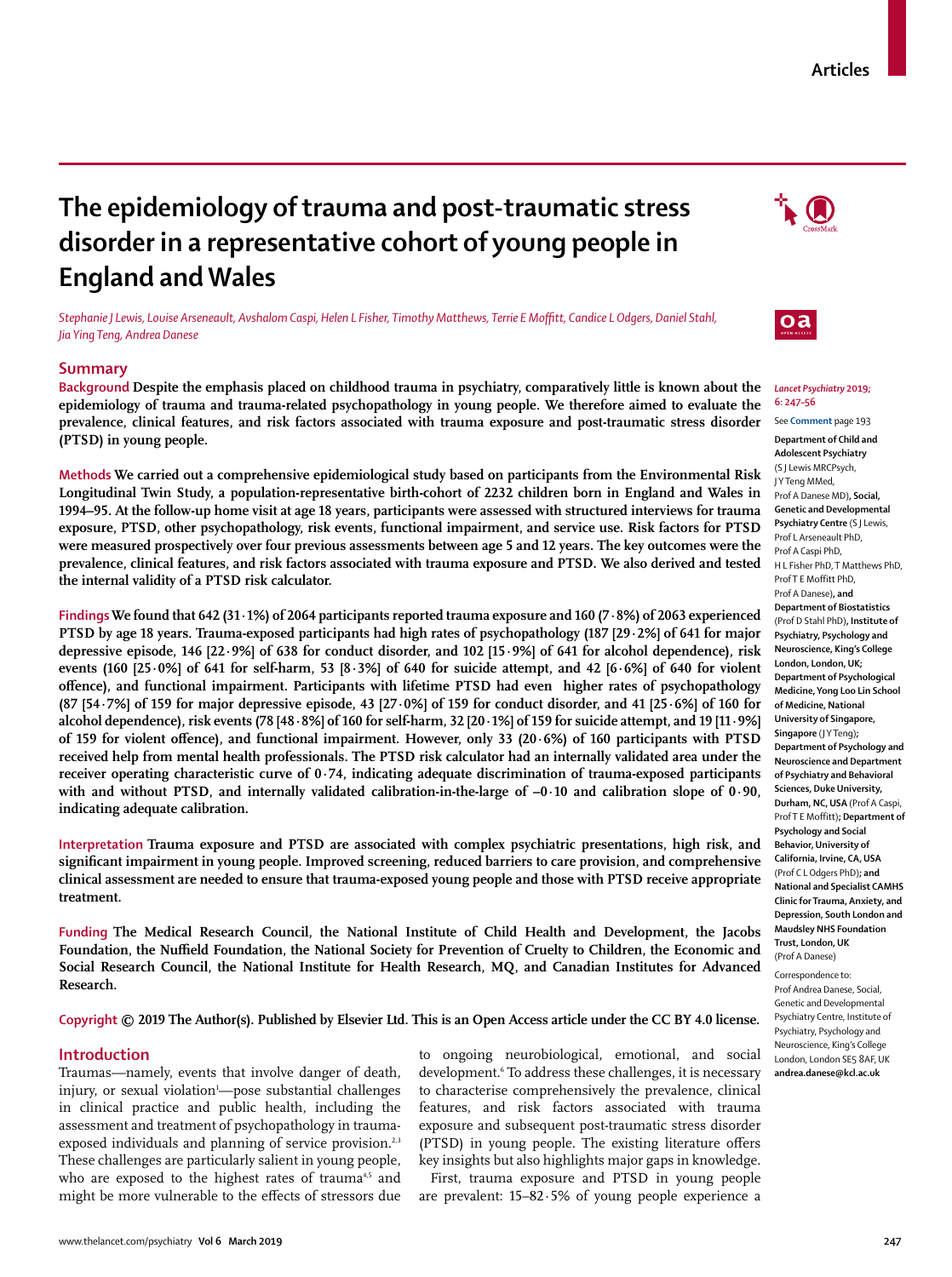#### **Research in context**

#### **Evidence before this study**

Relatively little is known about the epidemiology of trauma exposure and post-traumatic stress disorder (PTSD) in representative samples of young people. We searched PubMed up to July 1, 2018, with the following terms: ("post-traumatic stress disorder" OR "posttraumatic stress disorder" OR "post traumatic stress disorder" OR "PTSD") AND ("young" OR "youth\*" OR "adolescent\*" OR "child\*" OR "pediatric" OR "paediatric" OR "juvenile\*"). We did not apply any date or language restrictions. We identified population-based studies of trauma exposure and PTSD in young people done in high-income countries. This search was supplemented by reviewing reference lists and forward citations of relevant articles. We identified 11 original studies. Taken together, these studies suggest that trauma exposure and PTSD in young people are prevalent, are associated with a large health burden, and are linked to pre-existing risk factors. However, there are several gaps in knowledge. First, these studies were largely done more than a decade ago in the USA (seven studies), UK (two studies), Germany (one study), and Switzerland (one study) based on now-obsolete diagnostic criteria for PTSD. The UK studies the 1999 and 2004 British Child and Adolescent Mental Health Surveys—only estimated the point prevalence of PTSD. Second, the breadth of the investigations was often limited: only three studies assessed PTSD comorbidity; only two studies explored risk events and impairment; and none measured service use. Finally, studies to date have not tested the

traumatic event,  $57-13$  and  $1.3-8.1%$  experience PTSD in their lifetime<sup>5,7,10,12-14</sup> (0.6-3.9% experience PTSD in a 12-month period), $13,15,16$  with estimates varying according to the assessment methods used, the range of events assessed, and the sampling frame. However, these estimates are largely obtained from studies undertaken in the USA more than a decade ago with now-obsolete diagnostic criteria (ie, DSM-III and DSM-IV). Therefore, examination of the prevalence of trauma exposure and PTSD in young people using the current DSM-5 criteria in a contemporary, non-USA sample is necessary to inform service planning.

Second, trauma exposure and PTSD in young people are associated with a large health burden. Previous research has shown that both trauma exposure and PTSD are associated with elevated risk of psychiatric disorders, suicidality, and functional impairment.8,10,13,17,18 However, some of these studies focused on subthreshold PTSD categories to compensate for the relatively low numbers of participants meeting full criteria for PTSD in these samples, and most of these studies examined a narrow range of clinical features. Therefore, more comprehensive clinical assessment in large samples might be necessary to capture fully the health burden linked to trauma and PTSD.

Finally, not all trauma-exposed young people develop PTSD, and identifying those at greatest risk is important prediction performance of identified risk factors for PTSD to inform the development of screening programmes.

# **Added value of this study**

To our knowledge, this study is the first comprehensive epidemiological study of trauma exposure and PTSD in young British people. We found that nearly one in three young people experienced trauma and one in four of those exposed to trauma developed PTSD by age 18 years. Trauma-exposed young people, and particularly those with PTSD, had complex psychiatric presentations, high risk of harm to themselves, and functional impairment. However, only a minority received help from health professionals. We provided initial, proof-ofprinciple evidence based on internal validation that psychosocial and clinical risk factors might be used to make individualised risk predictions with adequate prediction performance.

# **Implications of all the available evidence**

Clinicians should be aware that young people exposed to trauma and those with PTSD typically have complex presentations, high risk, and significant impairment. Building expertise in assessment and treatment of trauma-related psychopathology could therefore be cost-saving for service providers. Further research is needed to better characterise the mechanisms underlying the link between trauma and psychopathology, to improve screening practices, and to reduce barriers to care.

for care provision. Previous research has found that the risk of PTSD after trauma exposure is greater in girls, children who experienced previous victimisation, who have a history of psychopathology, who lived in disadvantaged or disrupted families, or who were exposed to interpersonal types of index trauma.<sup>5,7-13,17,19,20</sup> However, it is unclear whether these risk factors can be used clinically to provide individualised risk prediction.<sup>21</sup> Therefore, evaluation of the accuracy of PTSD risk prediction is necessary to inform screening practices.

In this study, we aimed to address these knowledge gaps by assessing the prevalence, clinical features, and risk factors associated with trauma exposure and PTSD in young people. On the basis of the aforementioned evidence, we hypothesised that trauma and PTSD are prevalent and are associated with a large health burden, and that PTSD can be accurately predicted by established risk factors.

#### **Methods**

# **Study design and sample**

We carried out a comprehensive epidemiological study based on participants from the Environmental Risk (E-Risk) Longitudinal Twin Study, a populationrepresentative birth cohort of 2232 children born in England and Wales in 1994–95. The sample was drawn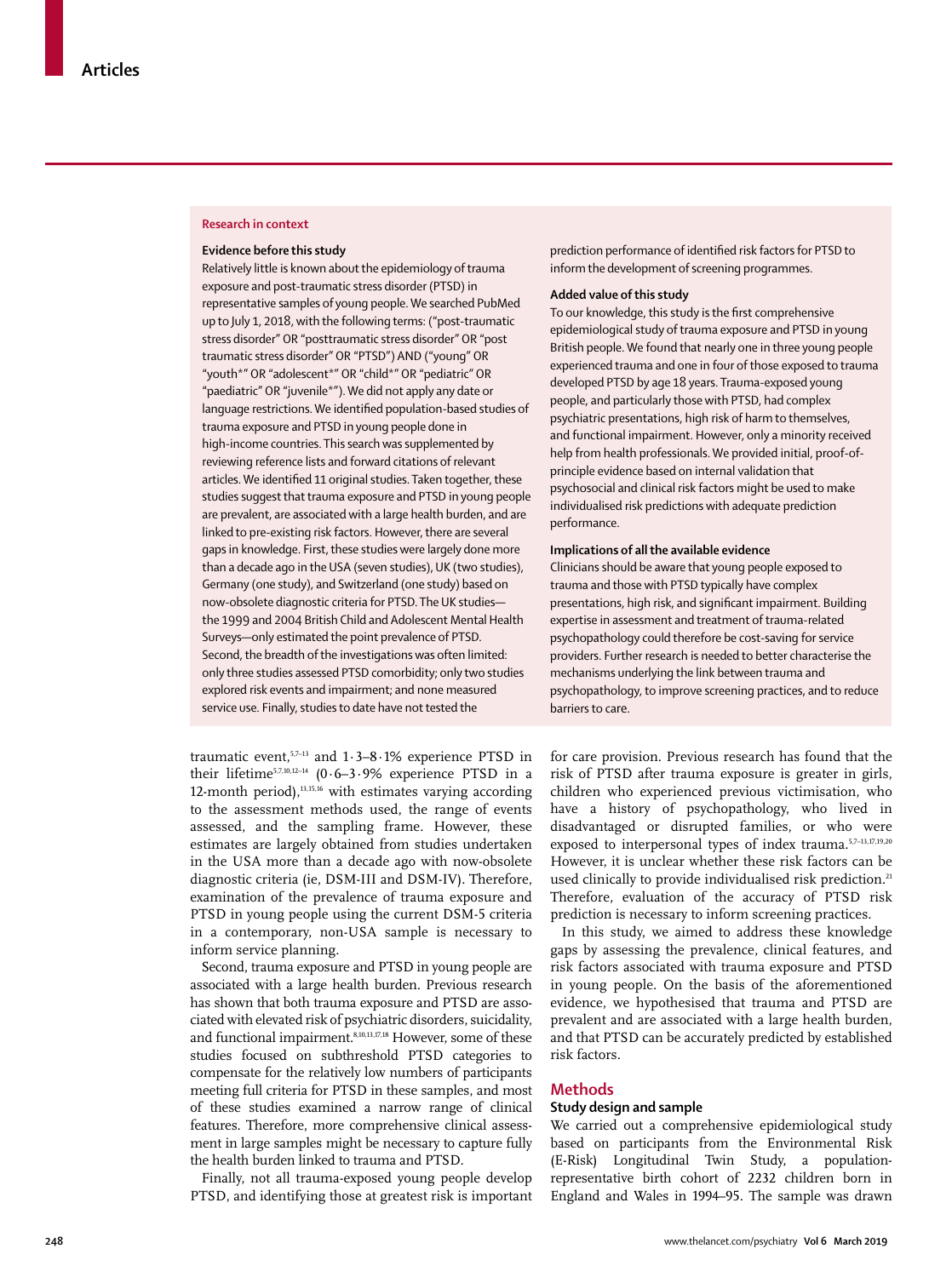from a larger birth register of twins born in England and Wales in 1994–95.<sup>22</sup> Full details about the sample are reported elsewhere.<sup>23</sup> Briefly, the E-Risk sample was constructed in 1999–2000, when 1116 families (93% of those eligible) with same-sex 5-year-old twins participated in home-visit assessments. This sample comprised 56% monozygotic and 44% dizygotic twin pairs; sex was evenly distributed within zygosity (49% were male). Families were recruited to represent the UK population of families with newborn babies in the 1990s, on the basis of residential location throughout England and Wales and mother's age. Teenaged mothers with twins were overselected to replace high-risk families who were selectively lost to the register through non-response. Older mothers having twins via assisted reproduction were underselected to avoid an excess of well educated older mothers.

At follow-up, the study sample represented the full range of socioeconomic conditions in the UK, as reflected in the families' distribution on a neighbourhoodlevel socioeconomic index (ACORN [A Classification of Residential Neighbourhoods], developed by CACI Incorporation for commercial use in Great Britain)<sup>24</sup>: 25·6% of E-Risk families live in wealthy achiever neighbourhoods versus 25·3% nationwide, 5·3% in urban prosperity neighbourhoods versus 11·6%, 29·6% in comfortably off neighbourhoods versus 26·9%, 13·4% in moderate means neighbourhoods versus 13·9%, and 26·1% in hard-pressed neighbourhoods versus 20·7%. E-Risk under-represents urban prosperity neighbourhoods because such households are likely to be childless.

Follow-up home visits were done when the children were aged 7 years (98% participation), 10 years (96%), and 12 years (96%); and in 2012–14 at 18 years (93%). Home visits at ages 5, 7, 10, and 12 years included assessments with participants and their mother (or primary caretaker); the home visit at age 18 years included interviews only with participants. Each twin participant was assessed by a different interviewer. 2066 children participated in the E-Risk assessments at age 18 years, and the proportions of monozygotic (55%) and male same-sex (47%) twins were almost identical to those found in the original sample at age 5 years. The average age of the twins at the time of assessment was  $18.4$  years (SD  $0.36$ ); all interviews were done after the 18th birthday. Further details on characteristics of the sample at age 18 years are provided in the appendix (p 7). There were no differences between those who did and did not take part at age 18 years in terms of socioeconomic status assessed when the cohort was initially defined ( $\chi^2$ =0·86, p=0·65), intelligence quotient (IQ) scores at age 5 years  $(t=0.98, p=0.33)$ , or internalising  $(t=0.40, p=0.69)$  or externalising  $(t=0.41, p=0.68)$ problems at age 5 years.

The Joint South London and Maudsley and the Institute of Psychiatry Research Ethics Committee approved each phase of the study. Parents gave informed consent and twins gave assent between 5 years and 12 years of age and then informed consent at age 18 years.

# **Trauma exposure and PTSD diagnosis**

Trauma exposure and PTSD were assessed at age 18 years using private structured interviews to ascertain DSM-5 diagnostic criteria.1 The assessment began with a question to identify participants who had been exposed to trauma during their lifetime (DSM-5 PTSD criterion A). Participants who reported trauma exposure were asked subsequent questions relating to the trauma they felt had affected them most, the index trauma.

Index traumas were classified to indicate mutually exclusive categories of traumas experienced, based on qualitative information gathered as part of the PTSD interview and the Juvenile Victimization Questionnaire 2nd Revision<sup>25</sup> adapted as a clinical interview. The trauma dossiers were independently coded by two psychiatrists (inter-rater reliability of  $\kappa$ =0.89; appendix p 4).

Trauma-exposed participants were asked about symptoms to assess DSM-5 PTSD criteria of reexperiencing (criterion B), avoidance (criterion C), negative alterations in cognitions and mood (criterion D), and arousal (criterion E), since age 12 years. Participants who met the (B, C, D, E) symptom criteria for PTSD were asked how long their symptoms lasted (>1 month=criterion F). Participants were then asked whether they had symptoms in the past year for more than a month, and the degree to which these symptoms interfered with daily life in the past year on a scale from 1 (very little) to 5 (very much; ≥2=criterion G). Participants received a diagnosis of lifetime DSM-5 PTSD if they met criteria A–F, and a diagnosis of 12-month DSM-5 PTSD if they met criteria A–G and reported having symptoms in the past year for more than a month. We focused on lifetime PTSD diagnosis. However, we report results for 12-month PTSD diagnosis where relevant.

# **Clinical features**

At age 18 years, we assessed clinical features described in the appendix (pp 4, 5), including mental health conditions (major depressive episode, generalised anxiety disorder, psychotic symptoms, attention-deficit hyperactivity disorder, conduct disorder, alcohol dependence, cannabis dependence, other drug dependence, nicotine dependence), risk events (to self: self-harm, suicide attempt; to others: violent offence), functional impairment (not in education, employment, or training; social isolation; loneliness), and service use for mental health (general practitioner; psychologist, psychotherapist, or counsellor; psychiatrist).

See **Online** for appendix

#### **Risk factors**

Between age 5 and 12 years, we prospectively assessed childhood characteristics described in the appendix (pp 5, 6), including individual characteristics (female sex, minority ethnicity, IQ, internalising symptoms, externalising symptoms, psychotic symptoms, victimisation, serious accident) and family characteristics (socioeconomic disadvantage, fewer than two biological parents at home,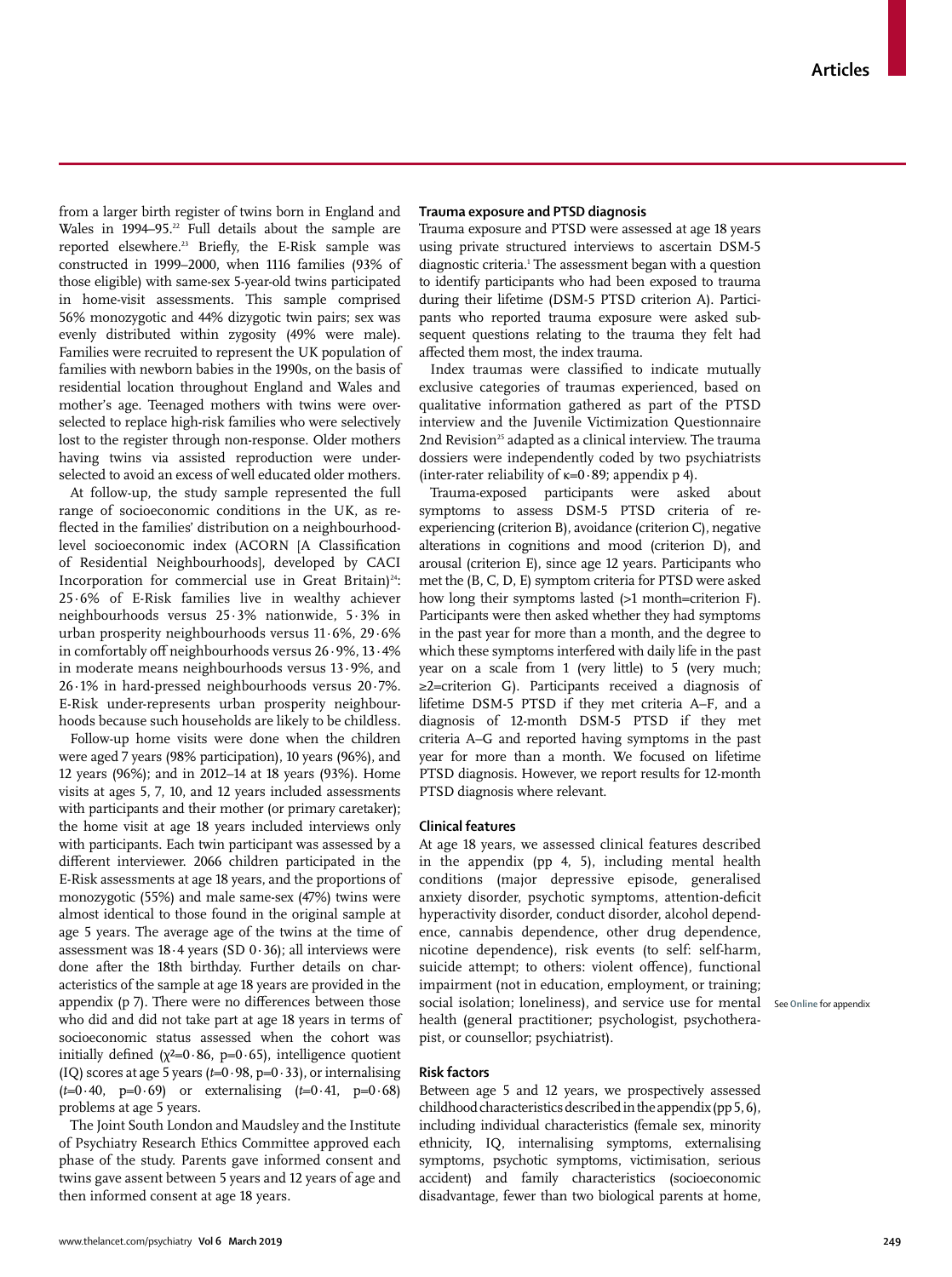

#### *Figure 1:* **Prevalence of index trauma categories in trauma-exposed participants and in participants with PTSD**

The index traumas categorised as interpersonal assault or threat involved actions of another person intentionally causing or threatening death, injury, or sexual violation (eg, maltreatment by adults, bullying by peers), as opposed to index traumas categorised as accident or illness. Either trauma category might be directly experienced by the participant (ie, direct) or witnessed only (ie, witnessed). Other trauma categories were network trauma (ie, a traumatic event affecting someone in the participant's network that they learned details of, but did not directly experience or witness) or other trauma (ie, any other trauma that did not fall into the other categories). PTSD=post-traumatic stress disorder.

family history of mental illness). These characteristics were selected to comprehensively capture risk factors for PTSD after trauma exposure identified in previous studies.5,7–13,17,19,20,26–29

# **Statistical analysis**

We did analyses on three key outcomes: trauma exposure in the overall sample, to investigate the burden of trauma in the general population; PTSD in the overall sample, to investigate the burden of PTSD in the general population; and PTSD in trauma-exposed participants, to investigate the burden of PTSD among those exposed to trauma. First, to provide contemporary prevalence estimates based on DSM-5, we described the distribution of each of these outcomes. Second, to characterise the health correlates of trauma exposure and PTSD, we tested the association between each of these outcomes of interest (independent variable) and clinical features (dependent variables) using bivariate logistic regression analyses with robust standard errors accounting for clustering of twins within families. We undertook a sensitivity analysis to test whether the risk and impairment observed in young people exposed to trauma or with PTSD were explained by associated psychopathology, using multivariate analyses adjusted for other mental health conditions. Finally, to examine risk prediction performance, we tested whether selected childhood risk factors (independent variables) predicted PTSD in trauma-exposed young people (dependent variable) using bivariate and multivariate logistic regression analyses with robust standard errors, and we derived and tested the internal validity of a PTSD risk calculator based on the multivariate logistic regression model. To test the internal validity of this model, we used 1000 bootstrap resamples to obtain overfitting (optimism) bias-corrected estimates of prediction performance. To generate each bootstrap resample, a sample was randomly selected from the original trauma-exposed sample (n=605 trauma-exposed participants with complete data) with replacement. For each bootstrap resample, the model was trained on the bootstrap and then tested in the original trauma-exposed sample. The average train-test difference was used as an estimate of overfitting and adjusted for in the estimates of prediction performance.<sup>30</sup> Model prediction performance was measured in terms of discrimination, calibration, and overall prediction performance. Discrimination was assessed with area under the receiver operating characteristic curve (AUC) analysis, which indicates the probability that a participant who developed PTSD had a higher model-based predicted risk of PTSD than a trauma-exposed participant who did not develop PTSD (perfect discrimination=1, no discrimination=0·5); calibration was assessed with calibration-in-the-large, which indicates the intercept of the calibration plot (perfect=0), and calibration slope (perfect=1); and overall prediction performance was assessed with the Brier score, which indicates the mean squared difference between observed and predicted probabilities of PTSD (perfect prediction=0; appendix pp 1, 2).

Where data were missing, in analyses of prevalence and clinical features, we used pairwise deletion, so that all available data were used; and in analyses of risk factors, we used listwise deletion, so that data from the same participants were used in bivariate and multivariate models enabling comparison.

We did the analyses using Stata (version 15), and R (version 3.4.2) including the rms package.

## **Role of the funding source**

The funders of the study had no role in study design, data collection, data analysis, data interpretation, or writing of the report. The corresponding author had full access to all the data in the study and had final responsibility for the decision to submit for publication.

# **Results**

The lifetime prevalence of trauma exposure reported at age 18 years was 31·1% (642 of 2064). The median age at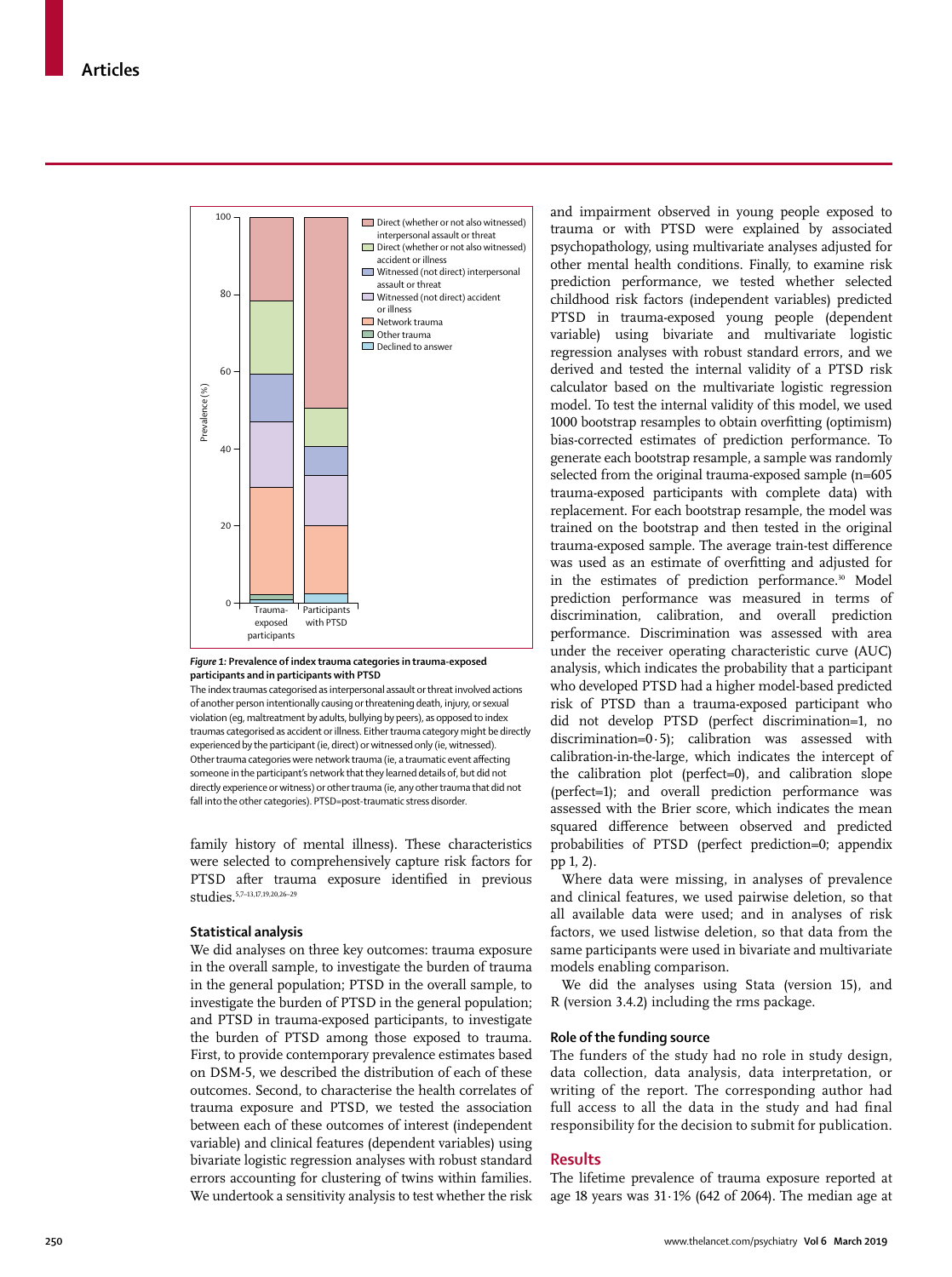|                                                                                                                                                                                                         | Overall sample<br>$(n=2066)$ | Trauma-unexposed<br>participants<br>$(n=1422)$ | Trauma-exposed<br>participants<br>$(n=642)$ | Overall sample<br>with no PTSD<br>$(n=1903)$ | Trauma-exposed<br>participants with<br>no PTSD (n=481) | Trauma-exposed<br>participants with<br>PTSD (n=160) |
|---------------------------------------------------------------------------------------------------------------------------------------------------------------------------------------------------------|------------------------------|------------------------------------------------|---------------------------------------------|----------------------------------------------|--------------------------------------------------------|-----------------------------------------------------|
| Mental health conditions (past 12 months)                                                                                                                                                               |                              |                                                |                                             |                                              |                                                        |                                                     |
| Major depressive episode                                                                                                                                                                                | 414/2063 (20.1%)             | 227/1420 (16.0%)                               | 187/641 (29.2%)                             | 326/1901 (17.1%)                             | 99/481 (20.6%)                                         | 87/159 (54.7%)                                      |
| Generalised anxiety                                                                                                                                                                                     | 153/2060 (7.4%)              | 79/1417 (5.6%)                                 | 74/641 (11.5%)                              | 115/1897 (6.1%)                              | 36/480 (7.5%)                                          | 38/160 (23.8%)                                      |
| disorder                                                                                                                                                                                                |                              |                                                |                                             |                                              |                                                        |                                                     |
| Psychotic symptoms                                                                                                                                                                                      | 39/2063 (1.9%)               | 18/1420 (1.3%)                                 | 21/641 (3.3%)                               | 23/1900 (1.2%)                               | 5/480 (1.0%)                                           | 15/160 (9.4%)                                       |
| Attention-deficit<br>hyperactivity disorder                                                                                                                                                             | 171/2061 (8.3%)              | 94/1418 (6.6%)                                 | 77/641 (12.0%)                              | 144/1898 (7.6%)                              | 50/480 (10-4%)                                         | 26/160 (16.3%)                                      |
| Conduct disorder                                                                                                                                                                                        | 309/2053 (15.1%)             | 162/1413 (11.5%)                               | 146/638 (22.9%)                             | 264/1891 (14.0%)                             | 102/478 (21.3%)                                        | 43/159 (27.0%)                                      |
| Alcohol dependence                                                                                                                                                                                      | 263/2063 (12.7%)             | 161/1420 (11.3%)                               | 102/641 (15.9%)                             | 221/1900 (11.6%)                             | 60/480 (12.5%)                                         | 41/160 (25.6%)                                      |
| Cannabis dependence                                                                                                                                                                                     | 89/2066 (4.3%)               | 45/1422 (3.2%)                                 | 44/642 (6.9%)                               | 75/1903 (3.9%)                               | 30/481 (6.2%)                                          | 14/160 (8.8%)                                       |
| Other drug dependence                                                                                                                                                                                   | 18/2066 (0.9%)               | 7/1422 (0.5%)                                  | 11/642 (1.7%)                               | 11/1903 (0.6%)                               | 4/481 (0.8%)                                           | 7/160(4.4%)                                         |
| Nicotine dependence                                                                                                                                                                                     | 183/2062 (8.9%)              | 104/1419 (7.3%)                                | 78/641 (12-2%)                              | 147/1899 (7.7%)                              | 43/480 (9.0%)                                          | 34/160 (21.3%)                                      |
| Any of the above<br>conditions                                                                                                                                                                          | 886/2038 (43.5%)             | 538/1402 (38.4%)                               | 346/634 (54.6%)                             | 762/1877 (40.6%)                             | 224/475 (47.2%)                                        | 121/158 (76.6%)                                     |
| Risk events (since age 10-12 years)                                                                                                                                                                     |                              |                                                |                                             |                                              |                                                        |                                                     |
| Self-harm                                                                                                                                                                                               | 280/2064 (13.6%)             | 120/1422 (8.4%)                                | 160/641 (25.0%)                             | 201/1902 (10.6%)                             | 81/480 (16.9%)                                         | 78/160 (48.8%)                                      |
| Suicide attempt                                                                                                                                                                                         | 79/2063 (3.8%)               | 26/1422 (1.8%)                                 | 53/640 (8.3%)                               | 46/1902 (2.4%)                               | 20/480 (4.2%)                                          | 32/159 (20-1%)                                      |
| Violent offence                                                                                                                                                                                         | 99/2060 (4.8%)               | 57/1418 (4.0%)                                 | 42/640 (6.6%)                               | 80/1898 (4.2%)                               | 23/480 (4.8%)                                          | 19/159 (11.9%)                                      |
| Functional impairment (at time of assessment)                                                                                                                                                           |                              |                                                |                                             |                                              |                                                        |                                                     |
| Not in education,<br>employment, or training                                                                                                                                                            | 239/2066 (11.6%)             | 128/1422 (9.0%)                                | 110/642 (17.1%)                             | 194/1903 (10-2%)                             | 66/481 (13.7%)                                         | 43/160 (26.9%)                                      |
| Social isolation                                                                                                                                                                                        | 577/2061 (28.0%)             | 360/1417 (25.4%)                               | 217/642 (33.8%)                             | 497/1898 (26-2%)                             | 137/481 (28.5%)                                        | 79/160 (49.4%)                                      |
| Loneliness                                                                                                                                                                                              | 541/2051 (26.4%)             | 320/1413 (22.6%)                               | 221/636 (34.7%)                             | 457/1889 (24.2%)                             | 137/476 (28.8%)                                        | 83/159 (52.2%)                                      |
| Service use for mental health (past 12 months)                                                                                                                                                          |                              |                                                |                                             |                                              |                                                        |                                                     |
| General practitioner                                                                                                                                                                                    | 215/2064 (10-4%)             | 113/1421 (8.0%)                                | 102/641 (15.9%)                             | 166/1901 (8.7%)                              | 53/480 (11.0%)                                         | 48/160 (30.0%)                                      |
| Psychologist,<br>psychotherapist,<br>or counsellor                                                                                                                                                      | 133/2065 (6.4%)              | 73/1421 (5.1%)                                 | 60/642 (9.3%)                               | 102/1902 (5.4%)                              | 29/481 (6.0%)                                          | 30/160 (18.8%)                                      |
| Psychiatrist                                                                                                                                                                                            | 45/2065 (2.2%)               | 21/1421 (1.5%)                                 | 24/642 (3.7%)                               | 29/1902 (1.5%)                               | 8/481 (1.7%)                                           | 16/160 (10.0%)                                      |
| Data are n/N (%). Where data were missing, we have used pairwise deletion. A full description of these clinical features is provided in the appendix (pp 4, 5).<br>PTSD=post-traumatic stress disorder. |                              |                                                |                                             |                                              |                                                        |                                                     |

index trauma exposure was 15 years (IQR 13–17). The most common index trauma category was network trauma—a traumatic event affecting someone in the participant's network that they learned details of, but did not directly experience or witness—reported by 179 (27·9%) of 642 trauma-exposed participants. The next most common index trauma categories involved direct interpersonal assault or threat (138 [21·5%] of 642), and direct accident or illness (122  $[19.0\%]$  of 642; figure 1; appendix p 8).

The lifetime prevalence of PTSD by age 18 years in the overall sample was 7·8% (160 of 2063 [one participant did not answer questions about PTSD]), and the 12-month prevalence was 4·4% (90 of 2063). The lifetime prevalence of PTSD by age 18 years in trauma-exposed participants was 25·0% (160 of 641), and the 12-month prevalence was 14·0% (90 of 641).

The lifetime prevalence of PTSD was highest in participants who had experienced direct interpersonal assault or threat  $(79 \mid 57.2\%)$  of 138), particularly those who had been sexually assaulted (40 [74·1%] of 54) or physically assaulted (36  $[61.0\%]$  of 59; appendix p 8). Direct interpersonal assault or threat was also the index trauma reported by most participants with lifetime PTSD (79 [49·4%] of 160; figure 1; appendix p 8).

Among trauma-exposed participants, the most common mental health conditions experienced in the 12 months before assessment were major depressive episode (187 [29·2%] of 641), conduct disorder (146 [22·9%] of 638), and alcohol dependence (102 [15·9%] of 641; table 1), which were also the most common conditions in traumaunexposed participants. Trauma-exposed participants had higher rates of all nine measured mental health conditions than trauma-unexposed participants, and odds ratios (ORs) were highest for other drug dependence (3·52, 95% CI 1·36–9·12) and psychotic symptoms (2·64, 1·38–5·04; figure 2A; appendix p 9). Risk events were prevalent in trauma-exposed participants (160 [25·0%] of 641 for self-harm, 53 [8·3%] of 640 for suicide attempt, and 42  $[6.6\%]$  of 640 for violent offence; table 1), and were more common in trauma-exposed participants than in participants who had not experienced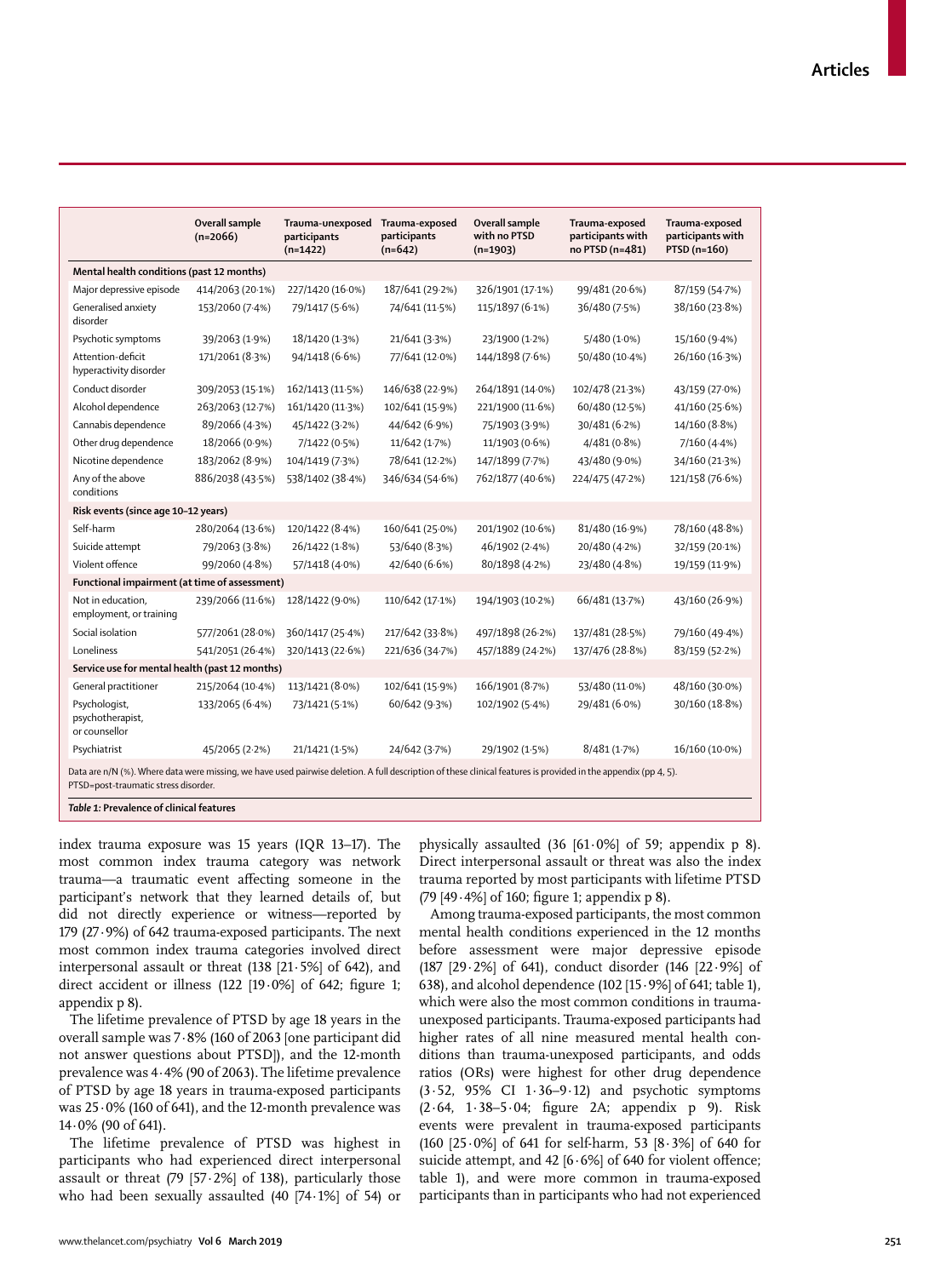

*Figure 2:* **Risk of clinical features in the overall sample (n=2066) and the trauma-exposed participants (n=642)** (A) Unadjusted ORs in the overall sample for mental health conditions. (B) Unadjusted ORs in the overall sample for risk events and functional impairment. (C) Unadjusted ORs in the trauma-exposed participants for mental health conditions. (D) Unadjusted ORs in the trauma-exposed participants for risk events and functional impairment. Filled circles signify significance in which p<0·05. Unfilled circles signify no significance in which p≥0·05. These results are detailed in the appendix (p 9). ADHD=attention-deficit hyperactivity disorder. CD=conduct disorder. GAD=generalised anxiety disorder. MDE=major depressive episode. NEET=not in education, employment, or training. ORs=odds ratios. PTSD=post-traumatic stress disorder. \*Any mental health condition listed in (A) or (C).

trauma (OR 3·61 [95% CI 2·77–4·70] for self-harm, 4·85  $[2.89 - 8.13]$  for suicide attempt, and  $1.68$   $[1.17 - 2.40]$  for violent offence; figure 2B; appendix p 9). Trauma-exposed participants also had higher rates of functional impairment and service use than trauma-unexposed participants (table 1; figure 2B; appendix p 9).

Similarly, the most common mental health conditions experienced among participants with lifetime PTSD in the 12 months before assessment were major depressive episode (87 [54·7%] of 159), conduct disorder (43 [27·0%] of 159), and alcohol dependence (41  $[25.6\%]$  of 160; table 1). Participants with lifetime PTSD had higher rates of all nine measured mental health conditions than participants without PTSD in the overall sample, and ORs were highest for psychotic symptoms  $(8.44, 95\% \text{ CI } 4.41-16.15)$ , other drug dependence (7·87, 3·00–20·62), major depressive episode (5·84, 4·21–8·10), and generalised anxiety disorder  $(4.83, 3.17-7.35;$  figure 2A; appendix p 9). Risk events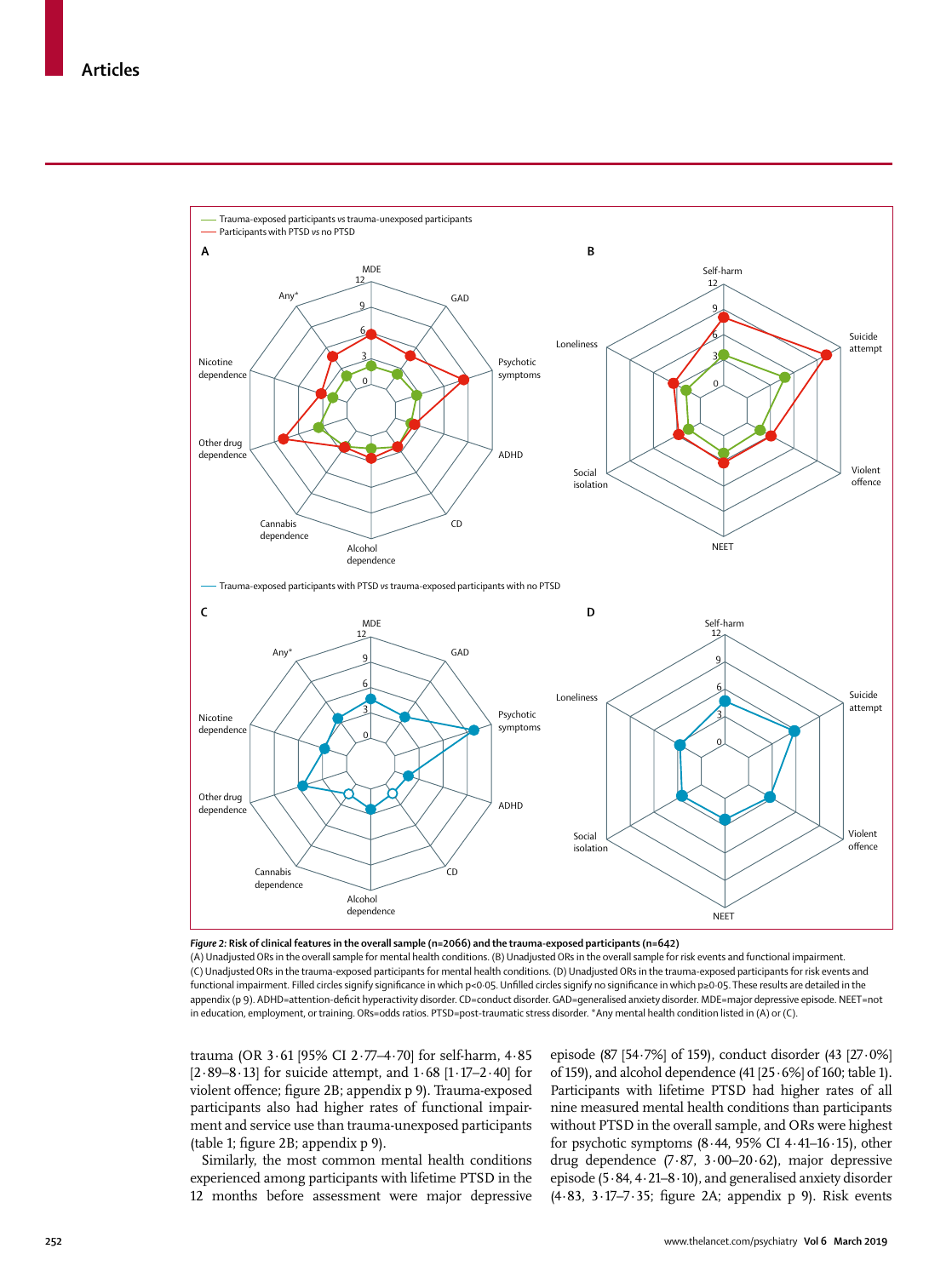were highly prevalent in participants with lifetime PTSD (78 [48·8%] of 160 for self-harm, 32 [20·1%] of 159 for suicide attempt, and 19 [11.9%] of 159 for violent offence; table 1), and were more common in participants with lifetime PTSD than in participants without PTSD in the overall sample (OR 8·05 [95% CI 5·64–11·48] for selfharm,  $10.17$  [6.21-16.65] for suicide attempt, and 3·08 [1·82–5·23] for violent offence; figure 2B; appendix p 9). Participants with lifetime PTSD also had greater functional impairment and service use than participants without PTSD (table 1; figure 2B; appendix p 9). Nevertheless, only a minority of participants with PTSD had accessed health services for mental health problems within the past year  $(48 \mid 30.0\%)$  of 160 from their general practitioner; 30 [18·8%] of 160 from a psychologist, psychotherapist, or counsellor; 16 [10·0%] of 160 from a psychiatrist; 33 [20·6%] from mental health professionals [overlap between groups]; table 1). Similar findings emerged when considering the 12-month PTSD diagnosis (appendix pp 10, 11).

Among trauma-exposed participants, those with lifetime PTSD had higher odds of all other mental health conditions (particularly psychotic symptoms [OR 9·83, 95% CI 3·72–25·97], other drug dependence [5·46, 1·58–18·84], major depressive episode [4·66, 3·22–6·76], and generalised anxiety disorder [3·84, 2·36–6·24]) than those without PTSD, except for conduct disorder and cannabis dependence (table 1; figure 2C; appendix p 9). Participants with lifetime PTSD had higher odds of risk events than trauma-exposed participants without PTSD (OR 4·69 [95% CI 3·16–6·95] for self-harm, 5·80 [3·18–10·56] for suicide attempt, and  $2.70$  [1 $\cdot$ 43-5 $\cdot$ 09] for violent offence). Participants with lifetime PTSD also had higher odds of functional impairment and service use than traumaexposed participants without PTSD (table 1; figure 2D; appendix p 9). Similar findings emerged when considering the 12-month PTSD diagnosis (appendix pp 10, 11).

In multivariate analyses accounting for other mental health conditions, trauma-exposed participants or those with PTSD still had higher rates of self-harm, suicide attempts, and functional impairment than traumaunexposed participants or those without PTSD (appendix p 12).

We next analysed risk factors for PTSD in traumaexposed participants. In bivariate analyses, we found that girls and children with lower IQ, who had more internalising or psychotic symptoms, who experienced victimisation, who lived in more disadvantaged socioeconomic conditions, or who were exposed to direct interpersonal index traumas had greater risk of developing PTSD after trauma exposure (table 2). In multivariate analysis, childhood victimisation and direct interpersonal index trauma remained significant independent predictors of PTSD (table 2).

We developed a PTSD risk calculator based on this multivariate model. We found that the apparent predicted probabilities generated by the calculator were

|                                                                                                                                                                                                                                                                                                                                                                                                                                                                                                                                                                                                        | Bivariate analyses* | Multivariate<br>analysist |  |  |  |  |
|--------------------------------------------------------------------------------------------------------------------------------------------------------------------------------------------------------------------------------------------------------------------------------------------------------------------------------------------------------------------------------------------------------------------------------------------------------------------------------------------------------------------------------------------------------------------------------------------------------|---------------------|---------------------------|--|--|--|--|
| Individual characteristics                                                                                                                                                                                                                                                                                                                                                                                                                                                                                                                                                                             |                     |                           |  |  |  |  |
| Female sex                                                                                                                                                                                                                                                                                                                                                                                                                                                                                                                                                                                             | $1.97(1.33 - 2.91)$ | $1.51(0.95 - 2.38)$       |  |  |  |  |
| Minority ethnicity                                                                                                                                                                                                                                                                                                                                                                                                                                                                                                                                                                                     | $1.50(0.66 - 3.43)$ | $1.27(0.61 - 2.38)$       |  |  |  |  |
| Child IO‡                                                                                                                                                                                                                                                                                                                                                                                                                                                                                                                                                                                              | $0.77(0.63 - 0.94)$ | $0.86(0.68 - 1.09)$       |  |  |  |  |
| Child internalising<br>symptoms‡                                                                                                                                                                                                                                                                                                                                                                                                                                                                                                                                                                       | $1.32(1.04 - 1.57)$ | $1.04(0.82 - 1.33)$       |  |  |  |  |
| Child externalising<br>symptoms‡                                                                                                                                                                                                                                                                                                                                                                                                                                                                                                                                                                       | $1.13(0.96 - 1.33)$ | $0.92(0.71 - 1.21)$       |  |  |  |  |
| Child psychotic symptoms                                                                                                                                                                                                                                                                                                                                                                                                                                                                                                                                                                               | $2.15(1.18-3.92)$   | $1.56(0.81 - 2.99)$       |  |  |  |  |
| Child victimisation                                                                                                                                                                                                                                                                                                                                                                                                                                                                                                                                                                                    | 2.88 (1.97-4.20)    | $2.35(1.49-3.70)$         |  |  |  |  |
| Child accident                                                                                                                                                                                                                                                                                                                                                                                                                                                                                                                                                                                         | $1.16(0.78-1.72)$   | $1.19(0.77 - 1.83)$       |  |  |  |  |
| <b>Family characteristics</b>                                                                                                                                                                                                                                                                                                                                                                                                                                                                                                                                                                          |                     |                           |  |  |  |  |
| Socioeconomic<br>disadvantage                                                                                                                                                                                                                                                                                                                                                                                                                                                                                                                                                                          | $1.96(1.33 - 2.89)$ | $1.44(0.92 - 2.23)$       |  |  |  |  |
| <2 biological parents at<br>home                                                                                                                                                                                                                                                                                                                                                                                                                                                                                                                                                                       | $1.35(0.92 - 1.98)$ | $1.00(0.63 - 1.58)$       |  |  |  |  |
| Family history of mental<br>illness                                                                                                                                                                                                                                                                                                                                                                                                                                                                                                                                                                    | $0.83(0.47 - 1.46)$ | $0.79(0.43 - 1.47)$       |  |  |  |  |
| Index trauma category                                                                                                                                                                                                                                                                                                                                                                                                                                                                                                                                                                                  |                     |                           |  |  |  |  |
| Direct (whether or not also<br>witnessed) interpersonal<br>assault or threat                                                                                                                                                                                                                                                                                                                                                                                                                                                                                                                           | 7.19 (4.68-11.06)   | $6.22(3.96-9.75)$         |  |  |  |  |
| Data are OR (95% CI) for the associations between childhood characteristics and<br>lifetime PTSD in trauma-exposed participants (n=605). PTSD=post-traumatic stress<br>disorder. IQ=intelligence quotient. OR=odds ratio. *Bivariate unadjusted<br>associations. +Multivariate associations, adjusted for the effects of all individual<br>characteristics, family characteristics, and index trauma category. A full description<br>of these childhood characteristics is provided in the appendix (pp 5, 6). #Continuous<br>variables were standardised; therefore, the OR relates to a 1 SD change. |                     |                           |  |  |  |  |
| Table 2: Risk factors for PTSD in trauma-exposed participants                                                                                                                                                                                                                                                                                                                                                                                                                                                                                                                                          |                     |                           |  |  |  |  |

higher in participants with PTSD than in traumaexposed participants without PTSD (figure 3A). We then tested the internal validity of the PTSD risk calculator. First, we assessed discrimination—ie, the ability of the model to distinguish between trauma-exposed participants who did or did not develop PTSD. We found that the internally validated AUC was 0·74, indicating adequate discrimination of trauma-exposed participants with and without PTSD. Second, we assessed calibration—ie, the degree of agreement between observed and model-based predicted risk of PTSD. We found that internally validated calibration-in-the-large was  $-0.10$  and calibration slope was  $0.90$ , indicating adequate calibration. The calibration curve showed that observed probabilities of PTSD were consistent with internally validated model predictions (figure 3B), particularly in the range  $0.0-0.6$ , within which 95 $\cdot$ 2% (576 of 605) of the predictions fell (median 0 $\cdot$ 16, IQR 0·10–0·33). Finally, we assessed the overall prediction performance, which captures aspects of both discrimination and calibration. We found that this prediction model had an internally validated Brier score of 0·15, indicating adequate overall risk prediction performance. The risk calculator formula is provided in the appendix (p 3).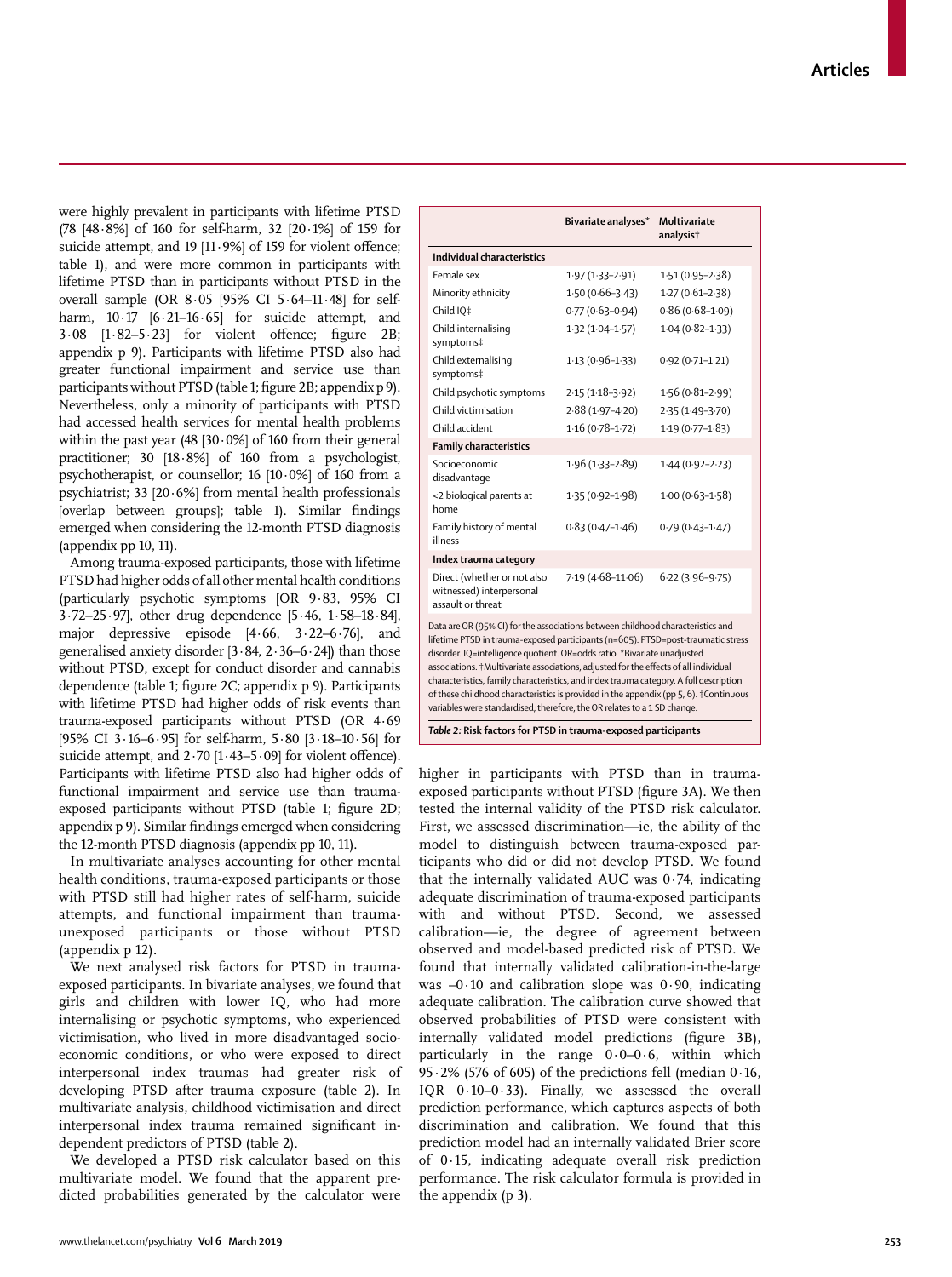

*Figure 3:* **PTSD risk calculator prediction performance**

(A) Frequency distribution of predicted probabilities of PTSD in trauma-exposed participants without and with PTSD. (B) Calibration curve of the observed probabilities of lifetime PTSD in relation to the predicted probabilities of lifetime PTSD. The PTSD risk calculator was derived using the multivariate logistic regression model predicting lifetime PTSD in trauma-exposed participants. PTSD=post-traumatic stress disorder.

# **Discussion**

This contemporary population-representative cohort study provides new insights into the prevalence, clinical features, and risk factors associated with trauma and PTSD in young people. Our findings should be considered in the context of some limitations. First, we studied a cohort of twins, and results might not generalise to singletons. However, the prevalences of trauma, PTSD,

and clinical features in this sample are broadly consistent with previous research of young people,<sup>5,7–16</sup> supporting the generalisability of our findings. Second, PTSD was assessed based on DSM-5 criteria, which are broader than those used in the ICD-11 Revision.<sup>31</sup> As such, the epidemiology of PTSD based on ICD-11 criteria will need further investigation. Third, the prevalence of risk factors and their contribution to PTSD risk might vary in different contexts. Therefore, the prediction model presented here needs to be validated in external samples before implementation in clinical practice or public health interventions (eg, post-disaster relief operations). Despite these limitations, our findings have implications for public health and clinical practice, and highlight new research directions.

With regard to prevalence, we found that 31·1% of young people experienced trauma and 7·8% developed PTSD by age 18 years. These results add to previous evidence,<sup>4,6-9,11-13,15</sup> providing estimates using DSM-5 classification in a contemporary, European cohort. The results highlight the need to build clinical expertise to address the needs of young people who are exposed to trauma and develop PTSD. The risk of developing PTSD was greatest after direct interpersonal index traumas, such as maltreatment by adults or bullying by peers. Although only a fifth of trauma-exposed participants reported exposure to direct interpersonal trauma, this trauma category accounted for nearly half of PTSD cases. Therefore, our results highlight the important role of direct interpersonal trauma in PTSD burden among young people, and the need to better understand the origins of the risk associated with this trauma category.

With regard to clinical features, trauma-exposed young people were twice as likely as non-traumatised participants to develop a wide range of mental health conditions. PTSD was not the most common mental health condition in trauma-exposed young people as conditions with higher base rates, such as depression, conduct disorder, and alcohol dependence, were also the most prevalent conditions in this group. Furthermore, one in four trauma-exposed young people had selfharmed and one in 12 attempted suicide since age 12 years. Therefore, our results highlight the importance of assessing trauma-exposed young people for a wide range of mental health conditions including but not limited to PTSD. Assessment should also include careful consideration of the risk of suicide and self-harm.

Young people with PTSD were at high risk of other mental health problems: three in four had another mental health condition at age 18 years. Of note, PTSD was associated with additional clinical burden over and above trauma exposure, as young people with PTSD had higher odds of mental health conditions compared with trauma-exposed peers without PTSD. Therefore, our results suggest that young people with PTSD typically present with complex comorbid psychopathology, and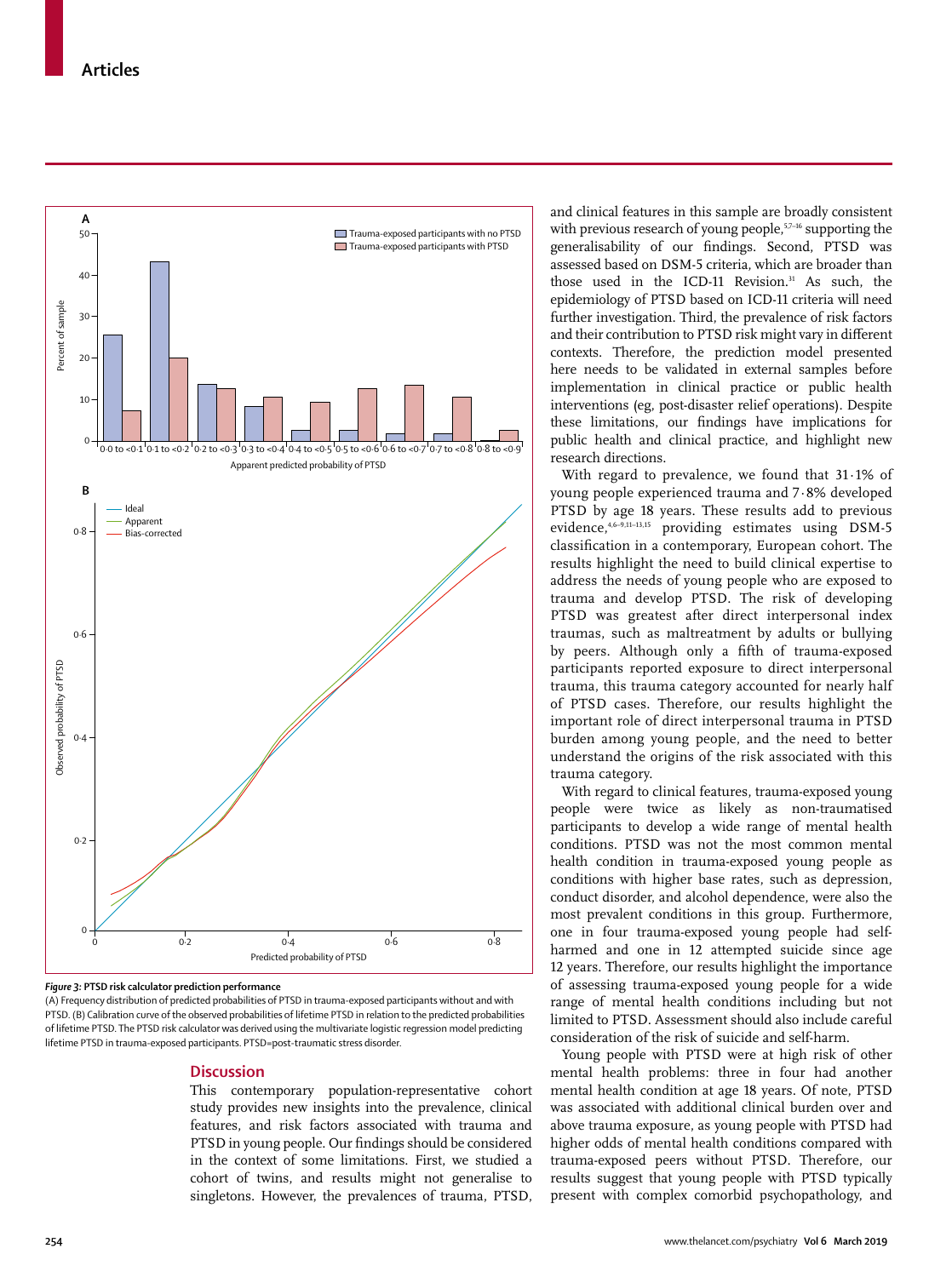thus require comprehensive psychiatric assessment and treatment. Clinicians should also be aware that cooccurring psychopathology can mask the diagnosis of PTSD in trauma-exposed young people.

Young people with PTSD also had high levels of risk and functional impairment, which were not explained by trauma exposure or other mental health conditions: half of young people with PTSD had self-harmed, one in five attempted suicide since age 12 years, one in four were not in education, employment, or training, and half experienced high social isolation or loneliness. Strikingly, despite their complex psychopathology, risk, and impairment, only one in three young people with PTSD had received help from their general practitioner for mental health problems within the past year, one in five saw a psychologist, psychotherapist, or counsellor, and one in ten saw a psychiatrist. Therefore, our results highlight the substantial unmet needs of young people with PTSD, and call for research to evaluate the effectiveness of screening for PTSD and to identify barriers to care provision for young people with PTSD.

With regard to PTSD risk prediction, our results provide initial, proof-of-principle evidence that assessment of psychosocial and clinical risk factors might be used to make individualised risk predictions with adequate performance using a PTSD risk calculator. Validation in external samples is essential as it could provide a clinically useful tool to identify trauma-exposed young people at greatest risk of developing PTSD.

In conclusion, young people exposed to trauma and those with PTSD typically have complex presentations. Building expertise in assessment and treatment of trauma-related psychopathology could therefore be costsaving for service providers. Further research is needed to better characterise the mechanisms underlying the link between trauma and psychopathology, to improve screening practices, and to reduce barriers to care.

#### **Contributors**

SJL and AD designed the analysis plan. LA, AC, HLF, TM, TEM, CLO, and DS contributed to the analysis plan. SJL and JYT coded the trauma variables. SJL, DS, TM, and AD undertook the data analysis. SJL and AD interpreted the data and drafted the manuscript. All authors commented on the paper.

# **Declaration of interests**

We declare no competing interests.

#### **Acknowledgments**

The Environmental Risk (E-Risk) Longitudinal Twin Study is funded by the Medical Research Council (MRC; grant number G1002190). Additional support was provided by the National Institute of Child Health and Development (grant number HD077482), the Jacobs Foundation, the Nuffield Foundation, the National Society for Prevention of Cruelty to Children, and the Economic and Social Research Council. SJL previously received funding from the National Institute for Health Research (NIHR) Biomedical Research Centres at South London and Maudsley National Health Service (NHS) Foundation Trust, Guy's and St Thomas' NHS Foundation Trust, and King's College London. The views expressed are those of the authors and not necessarily those of the NHS, the NIHR, or the UK Department of Health. SJL is currently supported by an MRC Clinical Research Training Fellowship. LA is the Mental Health Leadership

Fellow for the UK Economic and Social Research Council. HLF is supported by an MQ Fellows Award (grant number MQ14F40). CLO is a Jacobs Foundation and Canadian Institutes for Advanced Research Fellow. We thank the study mothers and fathers, the twins, and the twins' teachers for their participation and members of the E-Risk team for their dedication, hard work, and insights.

#### **References**

- 1 American Psychiatric Association. Diagnostic and statistical manual of mental disorders, 5th edn. Washington DC: American Psychiatric Association, 2013.
- 2 Bisson JI. Early responding to traumatic events. *Br J Psychiatry* 2014; **204:** 329–30.
- 3 Sara G, Lappin J. Childhood trauma: psychiatry's greatest public health challenge? *Lancet Public Health* 2017; **2:** e300–01.
- 4 Breslau N, Kessler RC, Chilcoat HD, Schultz LR, Davis GC, Andreski P. Trauma and posttraumatic stress disorder in the community: the 1996 Detroit Area Survey of Trauma. *Arch Gen Psychiatry* 1998; **55:** 626–32.
- Breslau N, Wilcox HC, Storr CL, Lucia VC, Anthony JC. Trauma exposure and posttraumatic stress disorder: a study of youths in urban America. *J Urban Health* 2004; **81:** 530–44.
- Lupien SJ, McEwen BS, Gunnar MR, Heim C. Effects of stress throughout the lifespan on the brain, behaviour and cognition. *Nat Rev Neurosci* 2009; **10:** 434–45.
- 7 Breslau N, Lucia VC, Alvarado GF. Intelligence and other predisposing factors in exposure to trauma and posttraumatic stress disorder: a follow-up study at age 17 years. *Arch Gen Psychiatry* 2006; **63:** 1238–45.
- 8 Copeland WE, Keeler G, Angold A, Costello EJ. Traumatic events and posttraumatic stress in childhood. *Arch Gen Psychiatry* 2007; **64:** 577–84.
- 9 Cuffe SP, Addy CL, Garrison CZ, et al. Prevalence of PTSD in a community sample of older adolescents. *J Am Acad Child Adolesc Psychiatry* 1998; **37:** 147–54.
- 10 Giaconia RM, Reinherz HZ, Silverman AB, Pakiz B, Frost AK, Cohen E. Traumas and posttraumatic stress disorder in a community population of older adolescents. *J Am Acad Child Adolesc Psychiatry* 1995; **34:** 1369–80.
- 11 Landolt MA, Schnyder U, Maier T, Schoenbucher V, Mohler-Kuo M. Trauma exposure and posttraumatic stress disorder in adolescents: a national survey in Switzerland. *J Trauma Stress* 2013; **26:** 209–16.
- 12 McLaughlin KA, Koenen KC, Hill ED, et al*.* Trauma exposure and posttraumatic stress disorder in a national sample of adolescents. *J Am Acad Child Adolesc Psychiatry* 2013; **52:** 815–30.e14.
- 13 Perkonigg A, Kessler RC, Storz S, Wittchen HU. Traumatic events and post-traumatic stress disorder in the community: prevalence, risk factors and comorbidity. *Acta Psychiatr Scand* 2000; **101:** 46–59.
- 14 Kilpatrick DG, Saunders BE. Prevalence and consequences of child victimization: results from the National Survey of Adolescents. Charleston: National Crime Victims Research and Treatment Center, 1997.
- 15 Kessler RC, Avenevoli S, Costello EJ, et al*.* Prevalence, persistence, and sociodemographic correlates of DSM-IV disorders in the National Comorbidity Survey Replication Adolescent Supplement. *Arch Gen Psychiatry* 2012; **69:** 372–80.
- 16 Roberts RE, Roberts CR, Xing Y. Rates of DSM-IV psychiatric disorders among adolescents in a large metropolitan area. *J Psychiatr Res* 2007; **41:** 959–67.
- Kilpatrick DG, Ruggiero KJ, Acierno R, Saunders BE, Resnick HS, Best CL. Violence and risk of PTSD, major depression, substance abuse/dependence, and comorbidity: results from the National Survey of Adolescents. *J Consult Clin Psychol* 2003; **71:** 692–700.
- 18 Rojas SM, Bilsky SA, Dutton C, Badour CL, Feldner MT, Leen-Feldner EW. Lifetime histories of PTSD, suicidal ideation, and suicide attempts in a nationally representative sample of adolescents: examining indirect effects via the roles of family and peer social support. *J Anxiety Disord* 2017; **49:** 95–103.
- 19 Alisic E, Zalta AK, van Wesel F, et al. Rates of post-traumatic stress disorder in trauma-exposed children and adolescents: meta-analysis. *Br J Psychiatry* 2014; **204:** 335–40.
- Storr CL, Ialongo NS, Anthony JC, Breslau N. Childhood antecedents of exposure to traumatic events and posttraumatic stress disorder. *Am J Psychiatry* 2007; **164:** 119–25.